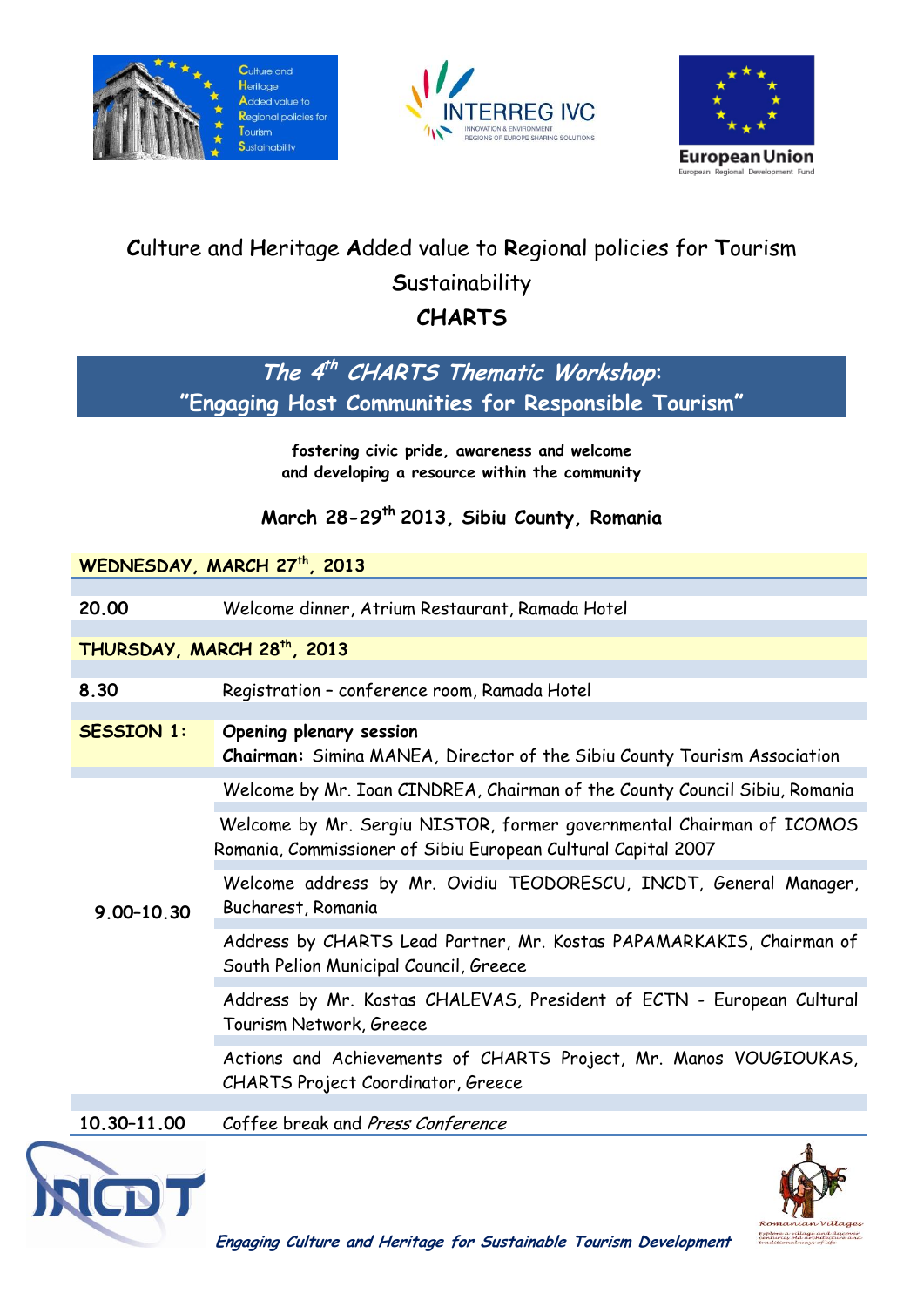







### **SESSION 2: Host Communities & Responsible Tourism**

**Chairman:** dr. Vasile CRISAN – honorary president of the Sibiu Regional Ecomuseum Association, director of the Sibiu Culture and National Cultural Patrimony County Department (during 2003-2009), Romania

Mr. Joseph NEWBURY, Community Tourism Development Officer in the Valleys Regional Park, Wales - Visiting Places with Local Faces - Community Tourism Ambassadors in Valleys Regional Park

Mr. Victor FRAILE or Amilcar VARGAS, LABPATC - Lab of Heritage and Cultural Tourism, Spain

**A. The experience of Sibiu as Cultural Capital of Europe in 2007** and expected actions by Pafos (Cyprus) in 2017 and candidature of Burgas (Bulgaria) in 2019

- Professor Ph.D. Ilie ROTARIU, the Lucian Blaga University of Sibiu, Romania – Sibiu, after the European Cultural Capital 2007
- Mrs. Ioana DEAC, the Heritas Foundation in Sibiu, Romania Sibiu-UNESCO – citadel of cultures
- Mrs. Silvia NESTOROVA or from Mrs. Dora ALEXANDROVA -"Tourism" department, Burgas Municipality - Burgas 2019 Cultural Capital

### **B. Good practices identified in Romania**

Ms. Simina MANEA, Director of the Sibiu County Tourism Association, Romania - CERTESS INTERREG IVC Project

### **11.00–13.30**

Mr. Mihai DRAGOMIR, representative of the Mioritics Association - Responsible tourism along the Fortified Churches Route

Mr. Teofil GHERCA, representative of the Ministry of Regional Development and Public Administration, Romania - The eco-museum instrument of local development. Risks and opportunities

Ms. Caroline FERNOLEND, Mihai Eminescu Trust**,** Sighișoara, Romania – The rehabilitation of the built patrimony and the revitalisation of the traditional occupations

Ms. Mihaela ANTOFIE, Lucian Blaga University of Sibiu – The South of Transylvania as a treasure for traditional agriculture - risks and opportunities.

Mr. Ben MEHEDIN, ADEPT Saschiz – The involvement of local communities in the capitalisation of the gastronomy patrimony